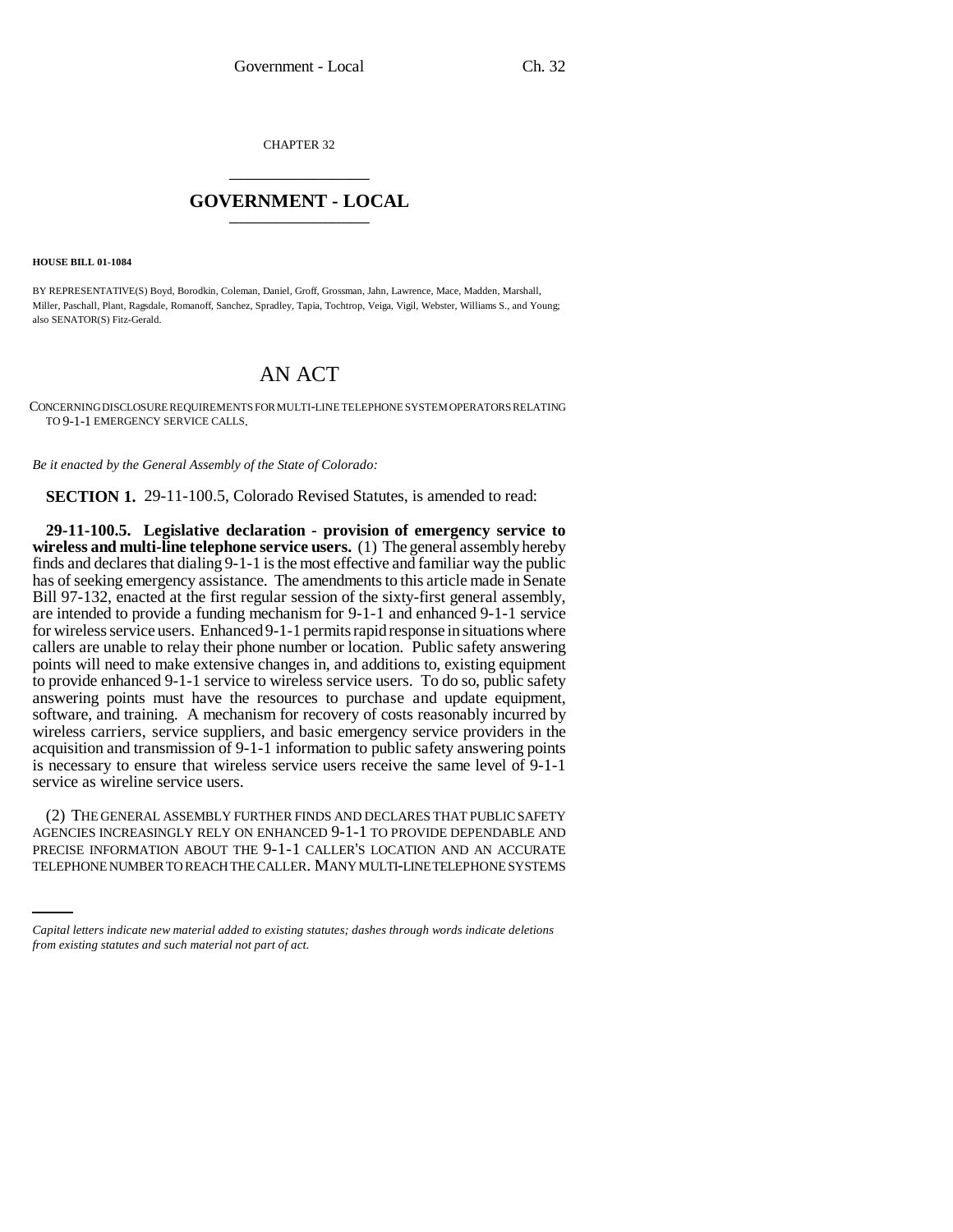## Ch. 32 Government - Local

DO NOT PROVIDE PRECISE INFORMATION ABOUT THE 9-1-1 CALLER'S LOCATION OR TELEPHONE NUMBER. INADEQUATE LOCATION INFORMATION CAN BE LIFE THREATENING IF THE CALLER IS UNABLE TO VERBALIZE THE CORRECT LOCATION. NOT KNOWING AN ACCURATE LOCATION FOR A CALLER CAN RESULT IN A DELAY IN SERVICE. IN ADDITION, MANY END-USE CUSTOMERS OF MULTI-LINE TELEPHONE SYSTEMS DO NOT KNOW HOW TO DIAL A 9-1-1 CALL FROM SUCH TELEPHONES. DISCLOSURE ABOUT 9-1-1 DIALING AND ABOUT THE LOCATION IDENTIFICATION CAPABILITY OF MULTI-LINE TELEPHONE SYSTEMS ARE NECESSARY FIRST STEPS TO ENSURE THAT MULTI-LINE TELEPHONE SYSTEM SERVICE USERS CAN OBTAIN EMERGENCY ASSISTANCE BY DIALING 9-1-1.

(3) Nothing in this article should be construed to alter the method of regulation or deregulation of providers of telecommunications service as set forth in article 15 of title 40, C.R.S.

**SECTION 2.** 29-11-101 (1), Colorado Revised Statutes, is amended, and the said 29-11-101 is further amended BY THE ADDITION OF THE FOLLOWING NEW SUBSECTIONS, to read:

**29-11-101. Definitions.** As used in this article, unless the context otherwise requires:

(1) "Basic emergency service provider" ("BESP") means any person authorized by the commission to undertake the aggregation and transportation of 9-1-1 calls to a PSAP. "AUTOMATIC LOCATION IDENTIFICATION" ("ALI") MEANS THE AUTOMATIC DISPLAY, ON EQUIPMENT AT THE PSAP, OF THE LOCATION OF THE CALLER'S TELEPHONE NUMBER, THE ADDRESS FOR THE TELEPHONE, INCLUDING NONLISTED AND NONPUBLISHED NUMBERS AND ADDRESSES, AND OTHER INFORMATION ABOUT THE CALLER'S PRECISE LOCATION.

(1.1) "AUTOMATIC NUMBER IDENTIFICATION" ("ANI") MEANS THE AUTOMATIC DISPLAY, ON EQUIPMENT AT THE PSAP, OF THE CALLER'S TELEPHONE NUMBER.

(1.2) "BASIC EMERGENCY SERVICE PROVIDER" ("BESP") MEANS ANY PERSON AUTHORIZED BY THE COMMISSION TO UNDERTAKE THE AGGREGATION AND TRANSPORTATION OF 9-1-1 CALLS TO A PSAP.

(4.5) "MLTS OPERATOR" MEANS THE PERSON THAT OPERATES AN MLTS FROM WHICH AN END-USER MAY PLACE A 9-1-1 CALL THROUGH THE PUBLIC SWITCHED NETWORK.

(4.6) "MULTI-LINE TELEPHONE SYSTEM" ("MLTS") MEANS A SYSTEM COMPRISED OF COMMON CONTROL UNITS, TELEPHONES, AND CONTROL HARDWARE AND SOFTWARE PROVIDING LOCAL TELEPHONE SERVICE TO MULTIPLE END-USE CUSTOMERS IN BUSINESSES, APARTMENTS, TOWNHOUSES, CONDOMINIUMS, SCHOOLS, DORMITORIES, HOTELS, MOTELS, RESORTS, EXTENDED CARE FACILITIES, OR SIMILAR ENTITIES, FACILITIES, OR STRUCTURES. "MULTI-LINE TELEPHONE SYSTEM" INCLUDES:

(a) NETWORK AND PREMISES-BASED SYSTEMS SUCH AS CENTREX, PBX, AND HYBRID-KEY TELEPHONE SYSTEMS; AND